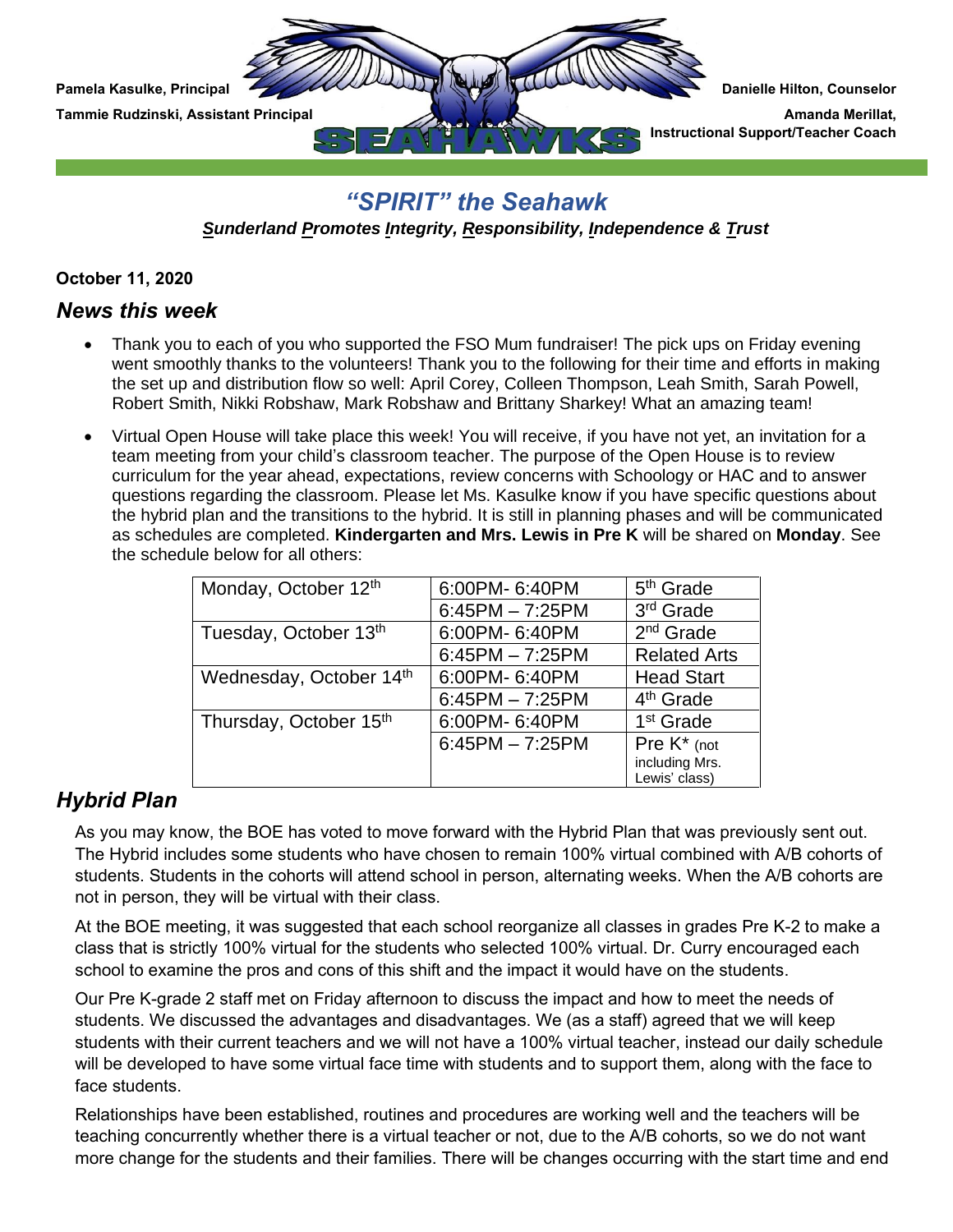time of our school day for students so we want to minimize the amount of transitions to everyone wherever we can.

I have heard from many families who shared their concerns about children having classroom teachers changed and those who want a dedicated teacher for the virtual. All teachers will be teaching concurrently (virtually and face to face). We have seen it work in some systems and I am confident that our Seahawk teachers will set the precedence of what can be achieved! They are dedicated, creative, loyal and determined to make sure the students are learning the standards and growing as individuals!

I know that during these challenging times where we are constantly trying to improve what we do during the pandemic, we are going to have families that support our efforts and we will have those who do not. Please know, we are not making this decision without thoughtful questioning and attempting to be the least disruptive to what has been established.

If you have a current teaching pod working together that will continue to work together, please email Ms. Kasulke with the name of the students so that they can be placed in the same cohort. If you should have any questions or wish to have a discussion with Ms. Kasulke regarding this, please do not hesitate to call the school or email her at [kasulkep@calvertnet.k12.md.us](mailto:kasulkep@calvertnet.k12.md.us) to make an appointment.

## *Soaring Seahawks*

The Soaring Seahawks are how we recognize students for the showing the 3 R's and other Habits of Mind traits within our PBIS program- Respect, Responsible and Ready To Learn! We are proud of YOU!

#### **Week of 10/5 – 10/9**

Maxen deMadeiros, Violet Oates, Brooklyn Cherowitzo, JaLiyah Reed Responsibility, Respect to School, Respect to Others, Ready to Learn

These students have done an awesome job consistently showing me their good learner behaviors of "eyes watching", "ears listening", "voice quiet", and "body still" during our synchronous learning time. Way to go, Seahawks! ~ Mrs. Brannon

Peyton McNamara, Halley Ratledge, Wyatt Herbertson, Jacob, Wiggins, Danny Hayden, Tatiana Alvarez, Penelope Tate, and Sadie Campbell Independence, Responsibility, Ready to Learn, Perseverance These friends have been rockin' the Dream Team!! All of these students have completed DOUBLE OR MORE THAN DOUBLE the amount of required (5) Dream Box lessons this week! Way to make those brains smarter, Seahawks! ~ Mrs. Brannon

### Cruz Williams, Landon Hull, Bradley Dennis, Makenna Goforth Respect to Others, Compassion,

#### Cooperation

These students were in small group with another student who was having a technology problem. Cruz, Landon, Bradley, and Makenna were so patient and understanding when we didn't get to finish everything during our group time. Thank you guys for being so understanding! ~ Mrs. Reading

#### Macy Knott Courage, Perseverance

During small group time, Macy was having trouble accessing a program through Clever. Towards the end of our time, she realized what was wrong. I admired her ability to laugh it off and not get frustrated with the situation. She never stopped trying and was so calm during the whole time. Way to be flexible, Macy!  $\sim$  Mrs. Reading

#### John Monro Cooperation, Ready to Learn

John lights up the class with his smile. He always looks like he is having a great time as he participates in class! Way to go, John!  $\sim$  Mrs. Fleck

#### Mackenzie Hall Responsibility, Independence, Ready to Learn

Mackenzie is always ready to learn. She volunteers during class and is always doing her best work. I am so proud of you, Mackenzie! ~ Mrs. Herrin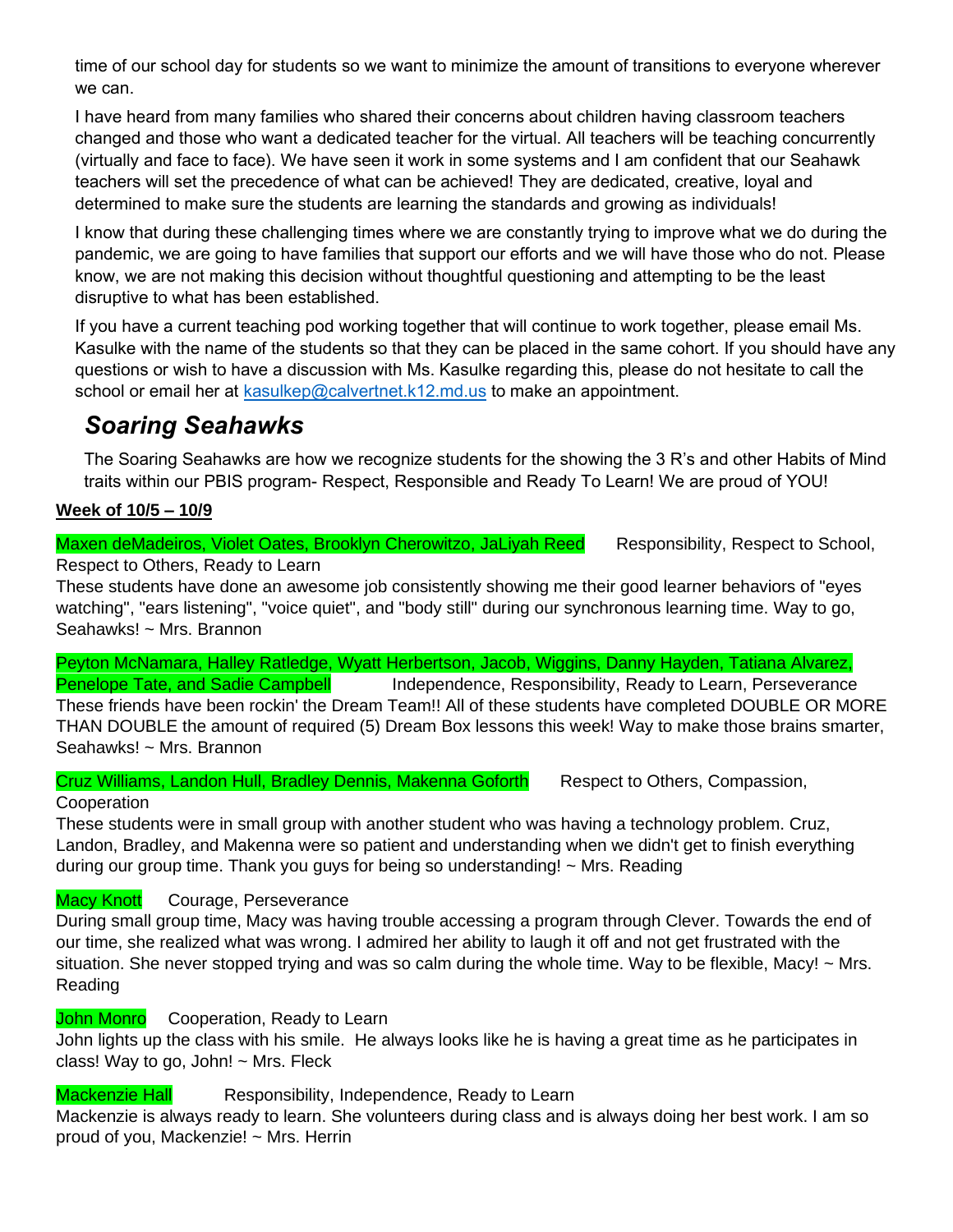#### Gabe Koebele Responsibility, Ready to Learn, Respect to Others

Gabe is doing an awesome job with virtual learning. He is always ready to share. He will also respectfully let me know if I've missed something or made a mistake, which is so helpful! Way to go, Gabe! ~ Mrs. Herrin

#### Jaxon Sompayrac Responsibility, Perseverance

Jaxon is doing a great job despite many technical difficulties. It's frustrating when things don't work! But Jaxon hangs in there and lets me know when things aren't working. Together we are able to solve the problems and move on! Way to go, Jaxon! ~ Mrs. Herrin

#### Meredith Neidert Responsibility, Independence

Meredith has shown that she is a responsible student during this virtual time. When she had some scheduling changes, she was able to keep up with her work and get everything completed without missing a beat! Awesome job, Meredith! ~ Mrs. Herrin

#### **Luca Santoiemma** Independence, Ready to Learn, Creativity

Luca did an amazing job coming up with inventive ways to act out the things we were acting out in Music. Way to go, Luca! ~ Mrs. Fleck

Aniya Conaway Independence, Ready to Learn, Creativity

Thank you for the great suggestions for acting things out in class today, Aniya! You rock! ~ Mrs. Fleck

Zoey Whitman, Sonja Roses, and Jace Brooks Independence, Responsibility, Perseverance I am so proud of all 3 of you! You came to our small group ready to learn. Even when there were other distractions, you kept working hard and never gave up. I can't wait to see how far we'll go this year!  $\sim$  Mrs. **Herrin** 

Landon Harris **Independence, Responsibility, Ready to Learn, Creativity** 

Landon, thank you for sharing your tip about logging in to Quaver before Music. I'll pass it on! Thank you for being a problem-solver! ~ Mrs. Fleck

## *FSO Updates*



Our executive team organized and worked the Mum Fundraiser with Green Street Gardens! The mums were beautiful! Our school sold double the number of mums as compared to any other local school! We earned \$1877!! Way to go Seahawks!

The FSO has developed a user friendly website that can be accessed through the Sunderland Elementary page at <https://sesweb.calvertnet.k12.md.us/parents/fso>



#### **How can you support SES FSO??**

We would love to have every family join the FSO so if you would like to become a member, please click here: <https://www.sunderlandfso.org/membership>

**Support the Spirit Nights** at local restaurants where you support local business and our school! Check out the schedule:<https://www.sunderlandfso.org/spiritnights>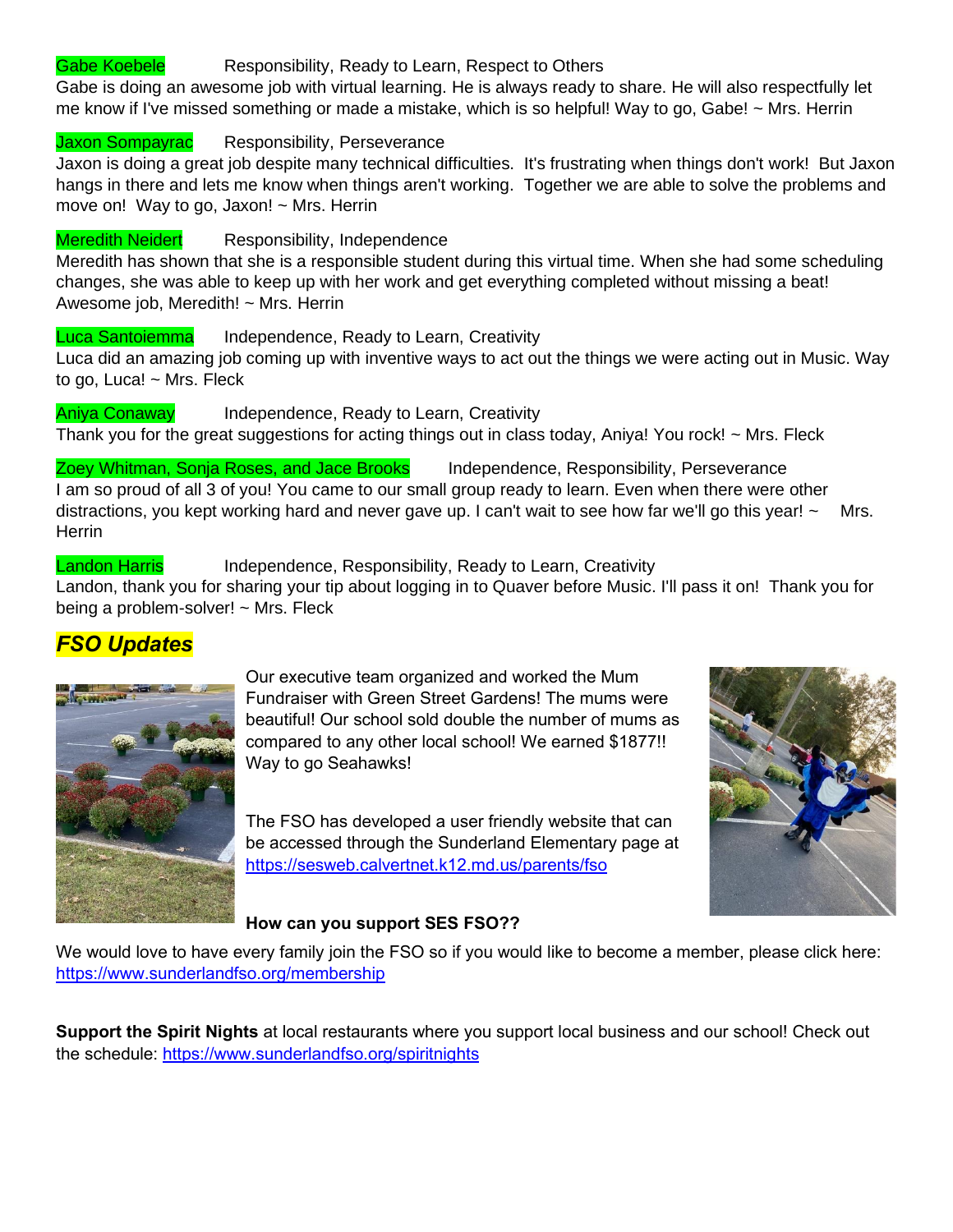# Counselor's Corner from Ms. Hilton: October 11, 2020

Happy Fall Seahawk Families!

During the month of October, we recognize **"Bullying Prevention Month".** Bullying, including cyberbullying, is a serious problem across the United States. As Sunderland Seahawks, we practice being an "upstander"! We practice kindness and acceptance!

The week of October 12-16 is Bullying Awareness Week. We hope you will join us in demonstrating kindness and standing up against bullying! I am including a link for families to click on to explore bullying prevention information and activities. [https://docs.google.com/presentation/d/1OLaAlHK4-NhbIVqap9J3p-](https://docs.google.com/presentation/d/1OLaAlHK4-NhbIVqap9J3p-ZDP0yB1h3XSeDi9_1zGbs/mobilepresent?slide=id.g99b9600bd5_0_0)

[ZDP0yB1h3XSeDi9\\_1zGbs/mobilepresent?slide=id.g99b9600bd5\\_0\\_0](https://docs.google.com/presentation/d/1OLaAlHK4-NhbIVqap9J3p-ZDP0yB1h3XSeDi9_1zGbs/mobilepresent?slide=id.g99b9600bd5_0_0)

- October 21st is Unity Day! On Unity Day we wear *orange* to show support for bullying prevention and promoting kindness. Since October 21st is on a Wednesday, **students and staff will wear orange on Tuesday, October 20th. Take a picture of your students wearing orange and tweet #UnityDay2020 and tag Sunderland using: @SES\_Seahawks.**
- Tips to Help Parents Prevent Bullying
	- $\circ$  Talk with and listen to you children everyday ask questions about their school day, ask about their peers. Children who feel comfortable talking to their parents about these things before they are involved in bullying are more likely to get them involved after.
	- $\circ$  Be a good example when you get angry at waiters, drivers, or others, model effective communication techniques. As Education.com puts it, "Any time you speak to another person in a mean or abusive way, you're teaching your child that bullying is okay."
	- $\circ$  Create healthy anti-bullying habits starting as young as possible, coach your children on both what not to do (push, tease, and be mean to others), as well as what to do (be kind, empathize, and take turns). Also coach your child on what to do if someone is mean to him or her, or to another (get an adult, tell the bully to stop, walk away and ignore the bully).
	- $\circ$  Make sure your child understands bullying explicitly explain what it is and that it's not normal or tolerable for them to bully, be bullied, or stand by and watch other kids be bullied. (These tips were found on [https://www.edutopia.org/blog/bullying-prevention-tips-teachers](https://www.edutopia.org/blog/bullying-prevention-tips-teachers-parents-anne-obrien)[parents-anne-obrien\)](https://www.edutopia.org/blog/bullying-prevention-tips-teachers-parents-anne-obrien)
- October 23 is the *10th Annual Kindness Summit* (formally the Antibullying Summit). Five students from every school are chosen as representatives to attend the Kindness Summit and serve as "kindness ambassadors"—bringing the message of kindness back to Sunderland! Our 2020 Kindness Summit representatives are: Xavien Miller, Jacob Raymer, Lyla Stillwagon, Abcde Mackall-Gross, and Owen Surratt. Congratulations!!

### *Past Information*

• A huge shout out to the families and staff of the children who returned to our school two weeks ago! CCPS had focused on a gradual return of students starting with those with special needs. We have been THRILLED to see the twinkling eyes of our young Seahawks! We can't see their smiles due to the masks, but they have been happy to be back! We appreciate the trust that each family put in us to support the transitions. It has not been without some rough patches and unexpected changes, but I hope everyone knows that our focus is on making this year a great experience for all students! Your feedback and open conversations have been appreciated!